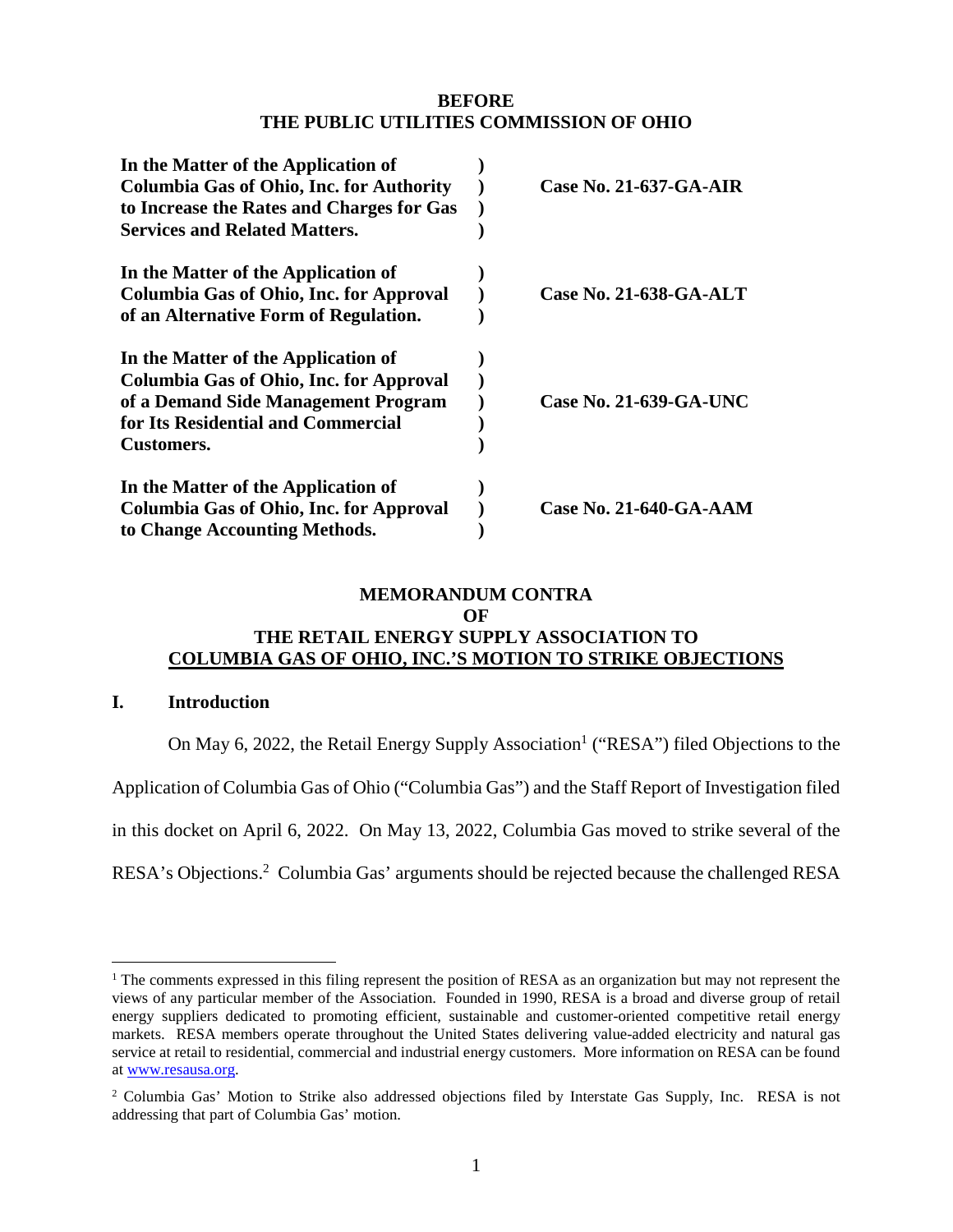Objections appropriately take issue with matters omitted from the Staff Report and relate to Columbia Gas' provision of services.

#### **II. The Law**

Ohio Adm.Code 4901-1-28(B) states that, in rate proceedings like these, any party may file objections to the Staff's report of investigation. Those objections may relate to the findings, conclusions, or recommendations contained in the report, or to the failure of the report to address one or more specific items. The objections must be specific.

#### **III. Argument**

Columbia Gas challenges certain objections filed by RESA, namely those objections related to tariff provisions and a fee that Columbia Gas proposes not to revise,<sup>3</sup> and to the manner in which Columbia Gas handles certain customer enrollments. The Staff Report confirms that only a selective review of Columbia Gas' Tariff was conducted ("Staff's Tariff Analysis addresses changes specific to individual rate schedules, changes which apply to more than one specific rate class, and tariff additions and deletions").<sup>4</sup> All of the challenged RESA Objections relate to the manner in which Columbia Gas will provide its services going forward under the full Tariff.

### **A. Because the Tariff terms and conditions will be used to render services going forward, the Staff Report and the Application erroneously failed to recommend Tariff changes that should have been proposed, and those Tariff changes are relevant to these proceedings.**

RESA Objections 2 and 8 allege that Tariff Section VII should have been reviewed in full,

to ensure compliance with the Commission's competitive market rules and policies.<sup>5</sup> RESA cited

<sup>3</sup> Columbia Gas' application included only select pages from its Tariff – only those pages on which it proposed a revision. Columbia Gas, however, is proposing to retain the other pages of its Tariff and provide service under the rates, terms and conditions contained on those retained pages.

<sup>4</sup> Staff Report at 28.

<sup>&</sup>lt;sup>5</sup> Those two RESA objections state:

Objection 2: The Staff Report failed to review and ensure that all of Columbia Gas' Tariff Section VII conforms to the applicable competitive market rules, including the contract assignment rules. (Staff Report at 28-31)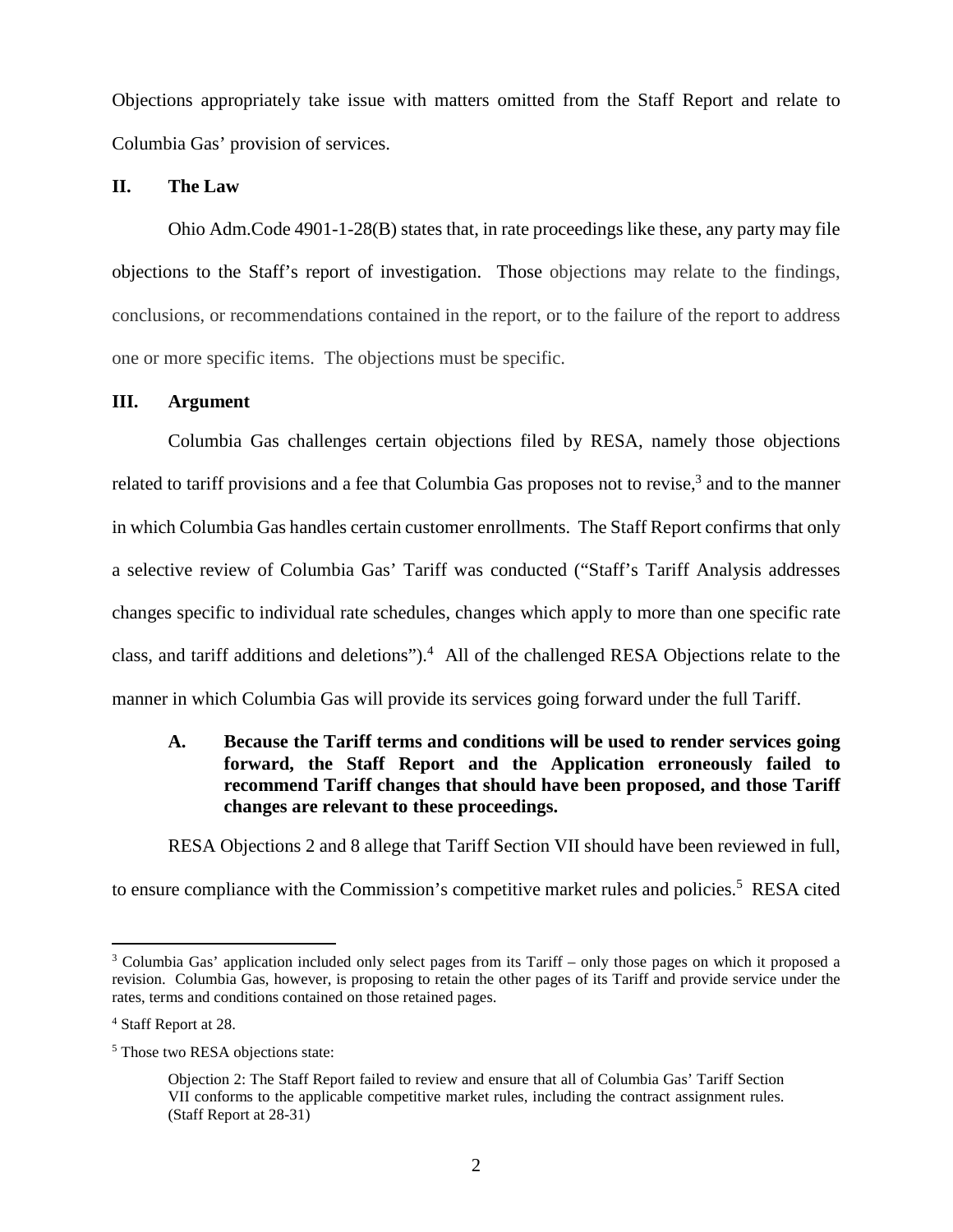an example in Columbia Gas' Tariff (Section VII, Sheet 9, paragraph 9.4) that is not consistent with Ohio law including Ohio Adm.Code 4901:1-29-10(D)(1). That Tariff section prohibits a supplier from assigning a customer contract to another supplier without first providing notice to Columbia Gas at least 45 days in advance of the assignment. Columbia Gas proposes to retain that provision "as is" in its Tariff, as well as many other provisions in Section VII addressing "Competitive Retail Natural Gas Service."

RESA Objections 4 and 10 similarly contend that Columbia's Choice Program Outline should have been reviewed in full and the terms of the Outline not already in the Tariff be incorporated into the Tariff because there is already much overlap between the two.<sup>6</sup> RESA noted that the Outline contains a host of terms and conditions for the SCO auctions, SCO rider, capacity release, storage, and balancing, among other things.

Columbia Gas contends that these RESA Objections are not relevant because Columbia Gas has not proposed in its Application to change these areas in its Tariff. Motion to Strike at 6- 7. Columbia Gas' argument is misguided for several reasons. First, in these proceedings, the Commission and its Staff are reviewing the utility finances and services overall, which is not limited to just the changes Columbia Gas proposed in the Application. R.C. 4909.15(E) establishes that the Commission's authority in rate cases like these is to fix and determine the rates, terms and conditions for services to be rendered, charged, demanded, exacted, or collected for the performance or rendition of the service.<sup>7</sup> The Staff Report in these cases confirms that the Staff is

Objection 8: Columbia Gas failed to ensure that all of Tariff Section VII comports with the applicable competitive market rules, including the contract assignment rules. (Tariff Section VII)

<sup>6</sup> Specifically, those two RESA objections state:

Objection 4: The Staff Report failed to review the terms/conditions of the Choice Program Outline and failed to recommend that they be incorporated into Columbia Gas' Tariff.

Objection 10: Columbia Gas failed to recommend that the Choice Program Outline be incorporated into its Tariff.

<sup>&</sup>lt;sup>7</sup> The Commission is required, for example, to review management policies, practices and organization. R.C. 4909.154. The Commission can review efficiency, sufficiency and adequacy of the facilities provide and the services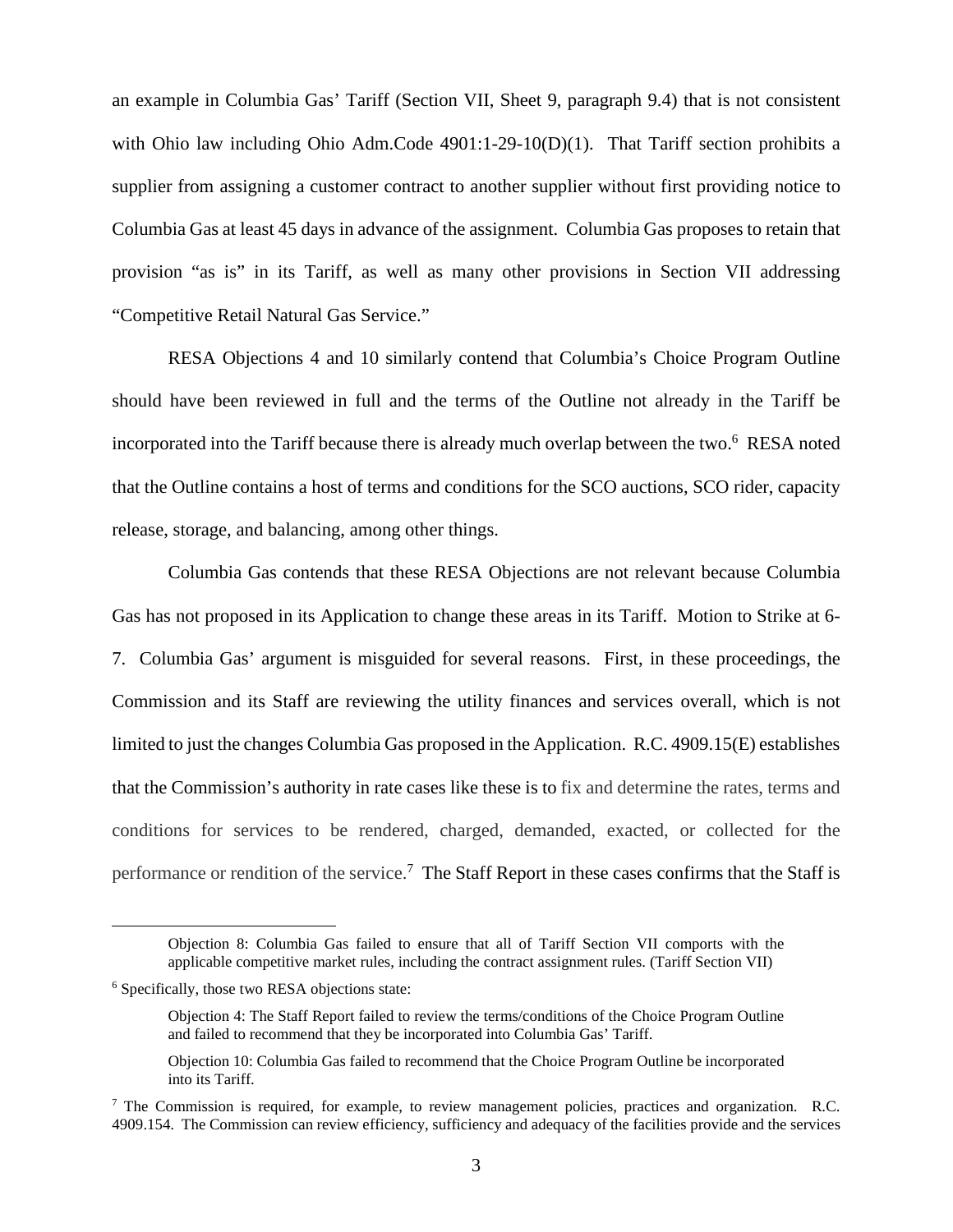presenting for the Commission's consideration the results of a broad-based Staff's investigation<sup>8</sup> – that investigation looked at rate base, operating income, rate of return, rates, tariffs, customer service, and management and operations, among other things.<sup>9</sup>

Second, Ohio Adm.Code 4901-1-28(B) expressly permits a party to object to matters that the Staff Report failed to address. Importantly, there is no requirement in the rule limiting objections to the Staff Report to be something in the utility's rate case application.

Third, RESA's objections are directly related to the parts of Columbia Gas' Tariff that it is proposing to retain for purposes of providing services going forward.<sup>10</sup> RESA is taking issue with the Staff's investigation failing to review and consider the retention of Tariff terms and conditions for the services to be rendered. For all of these reasons, RESA's Objections 2, 5, 8, and 10 are relevant and should not be stricken.

### **B. Because the switching fee was collected in rendering services during the test year, the Staff Report and the Application erroneously failed to review and**

rendered by the utility. R.C. 4909.152. The Commission is required to have an investigation made of "the facts set forth in said application and the exhibits attached thereto, and of the matters connected therewith." R.C. 4909.19(C).

<sup>8</sup> Staff Report at 2.

<sup>9</sup> The Staff Report of Investigation has addressed matters beyond what a utility proposed in other rate increase applications too. For example, in *In the Matter of the Application Duke Energy Ohio, Inc. for an Increase in Electric Distribution Rates, etc.*, Case Nos. 21-887-EL-AIR et al., Staff Report at 21 (May 19, 2022) (Staff reviewed tariff provisions involving the eligible-customer list and billing/payment, and recommended changes although the utility did not originally propose to change those provisions); and *In the Matter of the Application of Ohio Power Company for an Increase in Electric Distribution Rates, etc.*, Case Nos. 20-595-EL-AIR et al, Staff Report at 28-29 (November 18, 2020) (Staff reviewed and recommended a revision to AEP Ohio's pole attachment rate although the utility did not originally propose to change it in its rate case application).

 $10$  The Application (at page 2) states in part that it:

<sup>…</sup> submits this Application to change its distribution rates, modify its rate class structure, make various other changes to its tariffs and accounting methods, recover approved cost deferrals since the last rate case, and adopt new riders, all of which are further described in this Application and the attached schedules. This Application applies to every customer that Columbia currently serves, and every customer to which it may offer service in the future….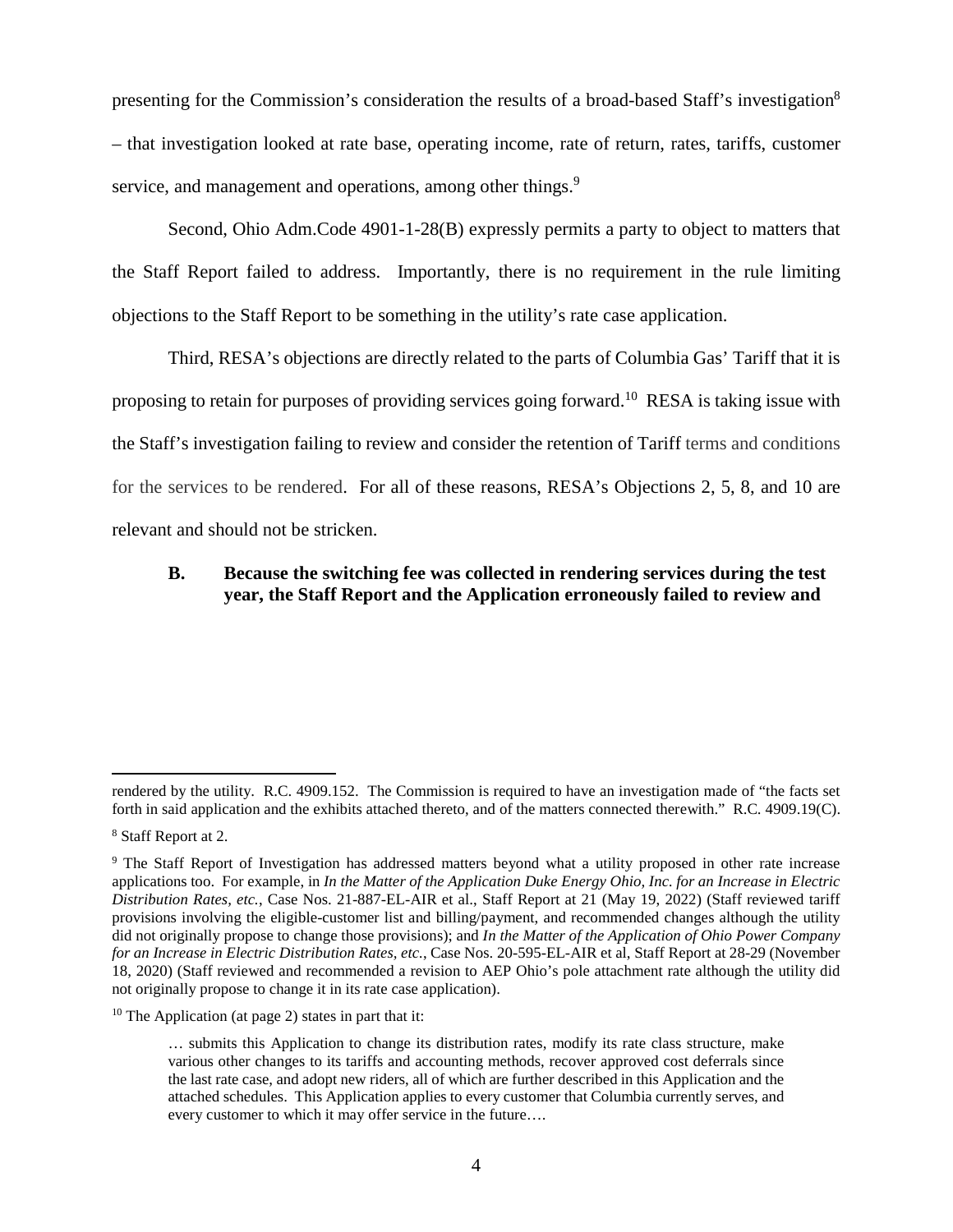#### **then recommend its removal, and the switching fee is relevant to these proceedings.**

Columbia Gas claims that RESA's Objections 3 and 9 are irrelevant to Columbia Gas'

Application. Motion to Strike at 6-7. Those Objections state:

RESA Objection 3: The Staff Report failed to review and recommend removal of the switching fee from the Tariff, or alternatively, to recommend applying the switching fee in a nondiscriminatory manner.

RESA Objection 9: Columbia Gas' switching fee is not justified or nondiscriminatory, and should be rejected. (Tariff Sheet Section VII, Sheet 25, paragraph 25.3; Sheet 27, paragraph 27.3; and Sheet 28, paragraph 28.3)

The switching fee is a rate in Columbia Gas' tariff today<sup>11</sup> and that fee has been a source

of revenue for Columbia for years – including during the test year. While the Staff Report analyzed Columbia Gas' cost of service, and determined a revenue requirement and income, the Staff Report did not and should have reviewed the switching fee like the many other sources of revenue for Columbia Gas. RESA's switching fee objections are squarely related to the rate evaluation being conducted in these proceedings.<sup>12</sup> As allowed by Ohio Adm.Code 4901-1-28(B), RESA properly objected to the omission of an analysis of the switching fee and the omission of any justification for the fee.

Columbia Gas' attempt to strike consideration of one of its rates would improperly narrow the scope of these rate case proceedings, and could result in the utility manipulating the financial analysis. As RESA noted in its objections, Ohio law requires that charges made or demanded for

<sup>&</sup>lt;sup>11</sup> Section VII, Sheet 25, paragraph 25.3; Sheet 27, paragraph 27.3; and Sheet 28, paragraph 28.3 ("Without limiting any rights or remedies of a Retail Natural Gas Supplier, Customers may leave a Retail Natural Gas Supplier's Aggregation Pool and join any other Aggregation Pool upon assessment of a \$5.00 switching fee to the succeeding Retail Natural Gas Supplier by the Company, or revert to sales service from Company for which there will be no switching fee.").

 $12$  RESA also pointed out in its Objections that the switching fee is applied in one direction only, which discriminates against customers who elect to shop relative to the customers who elect to return to the utility's default service. RESA objected, in the alternative, to the failure to review and recommend applying the switching fee apply in a nondiscriminatory manner.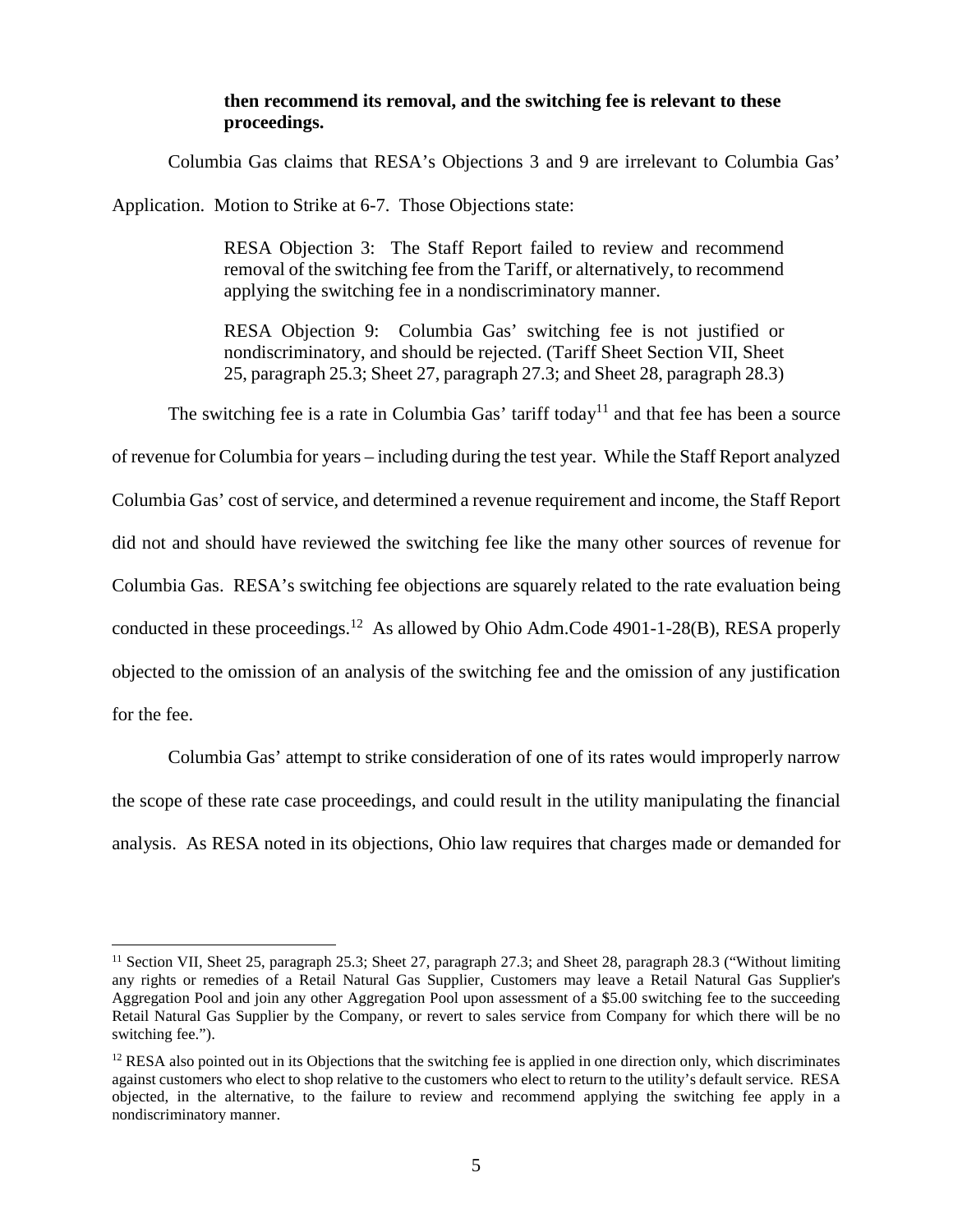any service rendered, or to be rendered, are required to be just and reasonable.<sup>13</sup> These proceedings are evaluating the rates and charges for Columbia Gas' services. RESA's switching fee Objection is appropriate and should not be stricken.

### **C. Because Columbia Gas will add/enroll customers in supplier rates in rendering services going forward, the Staff Report and the Application erroneously failed to address incidents involving no supplier enrollment request or consent, and those incidents are relevant to these proceedings.**

Columbia Gas claims that RESA's Objections 5 and 11 are irrelevant to Columbia Gas'

applications. Motion to Strike at 6-7. Those Objections state:

Objection 5: The Staff Report failed to identify and address incidents in which Columbia Gas added/enrolled, at the request of a customer, accounts at a specific supplier rate without an enrollment request or consent from the supplier.

Objection 11: Columbia Gas failed to address steps it will take to prevent incidents in which it added/enrolled, at the request of a customer, accounts to a specific supplier rate without an enrollment request or consent from the supplier.

The Staff Report summarized the customer service audit conducted in June 2020 regarding

the customer service performance, practices, and procedures of the company, and determined that the utility's overall customer service practices and policies, as reviewed and observed, "generally comply with the applicable rules and regulations set forth by the Commission." Staff Report at 56. RESA Objections 5 and 11 take issue with the manner in which Columbia Gas has added/enrolled customers to a specific supplier rate. This issue is directly related to the utility's customer service performance, practices, and procedures and to the Staff Report's finding of general rule compliance as well. RESA Objections 5 and 11 are relevant to these proceedings and they should not be stricken.

<sup>13</sup> R.C. 4905.22. *See also* R.C. 4909.22 and 4909.15.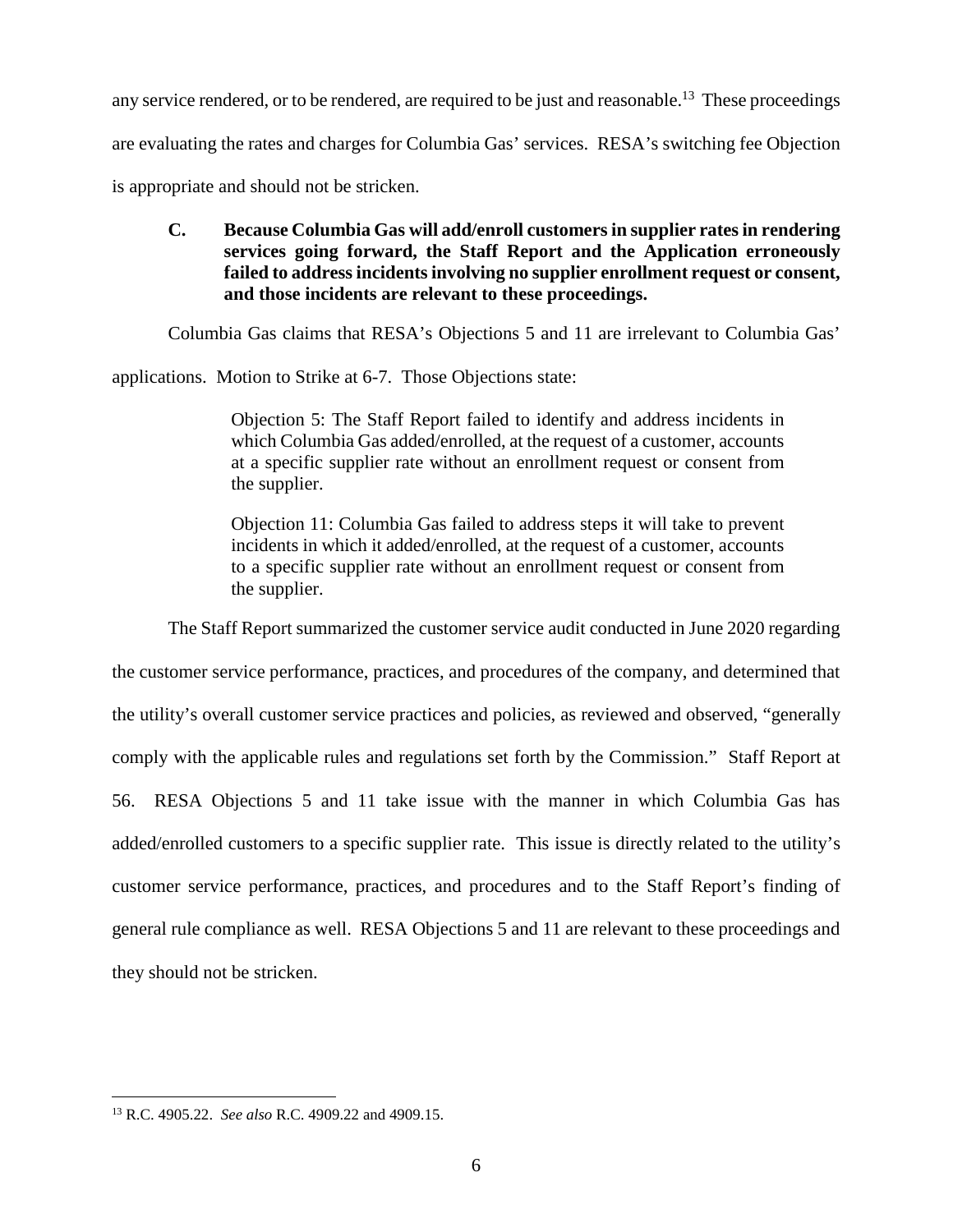#### **IV. Conclusion**

Columbia Gas mistakenly attempts to strike Objections legitimately raised by RESA because they directly relate to: (a) the appropriate Tariffed terms and conditions of Columbia Gas' services, (b) a fee that Columbia Gas charges and intends to continue charging, and (c) the appropriateness of an existing customer service practice. Each of these Objections is directly related and relevant to the issues in these proceedings, as well as the manner in which Columbia Gas will render services in the future. Columbia Gas' motion to strike should be denied as to all of the identified RESA Objections.

Respectfully Submitted,

/s/ Gretchen L. Petrucci Michael J. Settineri (0073369), Counsel of Record Gretchen L. Petrucci (0046608) Vorys, Sater, Seymour and Pease LLP 52 East Gay Street Columbus, OH 43215 Telephone 614-464-5462 mjsettineri@vorys.com glpetrucci@vorys.com

*Counsel for the Retail Energy Supply Association*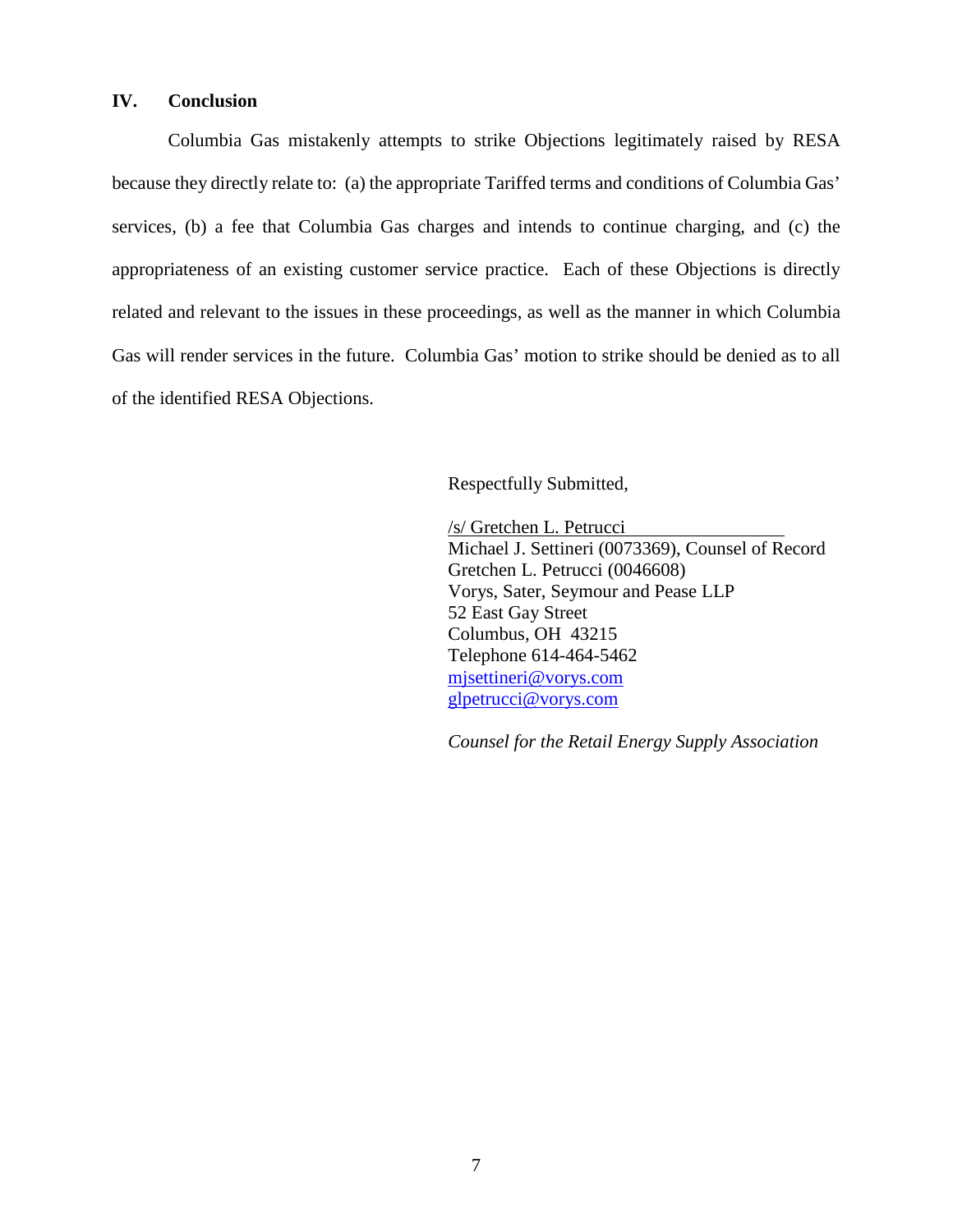## **CERTIFICATE OF SERVICE**

The Public Utilities Commission of Ohio's e-filing system will electronically serve notice of the filing of this document on the parties referenced on the service list of the docket cards who have electronically subscribed to the case. In addition, the undersigned certifies that a courtesy copy of the foregoing document is also being served (via electronic mail) on the 23rd day of May 2022 upon all persons/entities listed below:

| Columbia Gas of Ohio                 | Joseph M. Clark, Counsel of Record<br>John R. Ryan<br>Melissa L. Thompson<br>290 W. Nationwide Blvd./P.O. Box 117<br>Columbus, OH 43216-0117<br>josephclark@nisource.com<br>johnryan@nisource.com<br>mlthompson@nisource.com                               | Eric B. Gallon<br>Mark Stemm<br>L. Bradfield Hughes<br>Devan K. Flahive<br>Porter, Wright, Morris & Arthur LLP<br>41 South High Street<br>Columbus, OH 43215<br>egallon@porterwright.com<br>mstemm@porterwright.com<br>bhughes@porterwright.com<br>dflahive@porterwright.com |
|--------------------------------------|------------------------------------------------------------------------------------------------------------------------------------------------------------------------------------------------------------------------------------------------------------|------------------------------------------------------------------------------------------------------------------------------------------------------------------------------------------------------------------------------------------------------------------------------|
| Environmental Law & Policy<br>Center | Janean R. Weber<br>Environmental Law & Policy Center<br>21 W. Broad Street, 8th Floor<br>Columbus, OH 43215<br>jweber@elpc.org                                                                                                                             |                                                                                                                                                                                                                                                                              |
| Interstate Gas Supply, Inc.          | Michael Nugent<br><b>Evan Betterton</b><br>Joseph Oliker<br><b>Stacie Cathcart</b><br><b>IGS</b> Energy<br>6100 Emerald Parkway<br>Dublin, Ohio 43016<br>michael.nugent@igs.com<br>evan.betterton@igs.com<br>joe.oliker@igs.com<br>stacie.cathcart@igs.com |                                                                                                                                                                                                                                                                              |
| <b>NOPEC</b>                         | Devin D. Parram<br>Bricker & Eckler LLP<br>100 South Third Street<br>Columbus, Ohio 43215-4291<br>dparram@bricker.com                                                                                                                                      | Glenn S. Krassen<br><b>General Counsel</b><br>Northeast Ohio Public Energy Council<br>31360 Solon Road, Suite 33<br>Solon, Ohio 44139<br>gkrassen@nopec.org                                                                                                                  |
| Ohio Consumers' Counsel              | William J. Michael<br>Angela D. O'Brien<br>Office of the Ohio Consumers' Counsel<br>65 East State Street, 7th Floor<br>Columbus, OH 43215<br>william.michael@occ.ohio.gov<br>angela.obrien@occ.ohio.gov                                                    |                                                                                                                                                                                                                                                                              |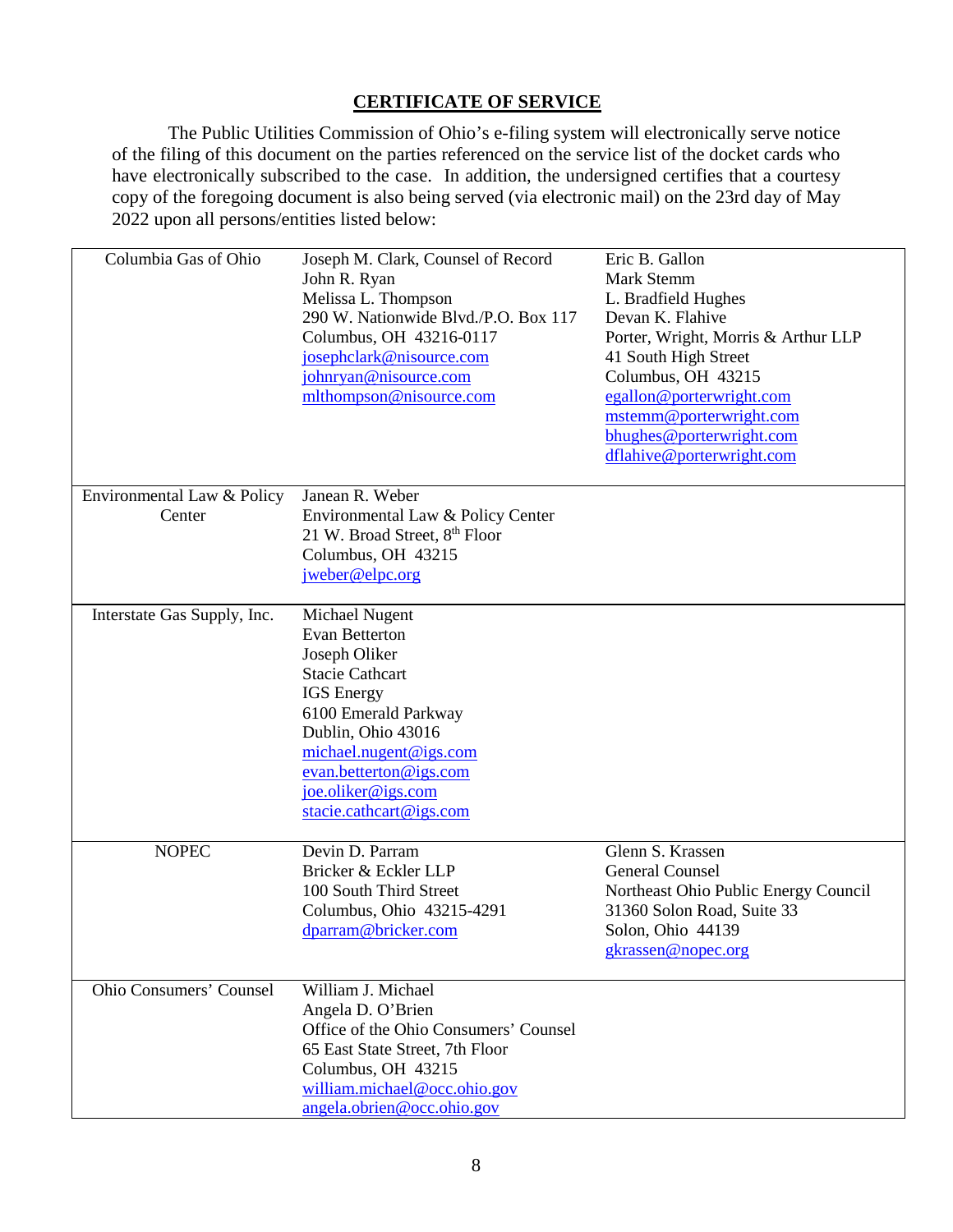| Ohio Energy Group                                          | Michael L. Kurtz, Esq.<br>Kurt J. Boehm, Esq.<br>Jody Kyler Cohn, Esq.<br><b>BOEHM, KURTZ &amp; LOWRY</b><br>36 East Seventh Street, Suite 1510<br>Cincinnati, OH 45202<br>mkurtz@BKLlawfirm.com<br>kboehm@BKLlawfirm.com<br>jkylercohn@BKLlawfirm.com |                                                                                                                   |
|------------------------------------------------------------|--------------------------------------------------------------------------------------------------------------------------------------------------------------------------------------------------------------------------------------------------------|-------------------------------------------------------------------------------------------------------------------|
| Ohio Manufacturers'<br><b>Association Energy Group</b>     | Kimberly W. Bojko<br>Jonathan Wygonski<br>Carpenter Lipps & Leland LLP<br>280 North High Street, Suite 1300<br>Columbus, OH 43215<br>bojko@carpenterlipps.com<br>wygonski@carpenterlipps.com                                                           |                                                                                                                   |
| Ohio Partners for Affordable<br>Energy                     | <b>Robert Dove</b><br>Kegler Brown Hill + Ritter Co., L.P.A.<br>65 E State St., Ste. 1800<br>Columbus, OH 43215-4295<br>rdove@keglerbrown.com                                                                                                          |                                                                                                                   |
| Ohio School Council                                        | Glenn S. Krassen<br>Bricker & Eckler LLP<br>1001 Lakeside Avenue, Suite 1350<br>Cleveland, OH 44114<br>gkrassen@bricker.com                                                                                                                            | Dane Stinson<br>Bricker & Eckler LLP<br>100 South Third Street<br>Columbus, OH 43215-4291<br>dstinson@bricker.com |
| <b>Retail Energy Supply</b><br>Association                 | Michael J. Settineri<br>Gretchen L. Petrucci<br>Vorys, Sater, Seymour and Pease LLP<br>52 E Gay Street / P.O. Box 1008<br>Columbus, OH 43216-1008<br>mjsettineri@vorys.com<br>glpetrucci@vorys.com                                                     |                                                                                                                   |
| <b>Staff of the Public Utilities</b><br>Commission of Ohio | Kyle Kern<br>Werner Margard<br>Thomas Shepherd<br><b>Ohio Assistant Attorneys General</b><br>30 E. Broad St., 26th Floor<br>Columbus, OH 43215<br>kyle.kern@OhioAGO.gov<br>werner.margard@OhioAGO.gov<br>thomas.shepherd@OhioAGO.gov                   |                                                                                                                   |

/s/ Gretchen L. Petrucci Gretchen L. Petrucci